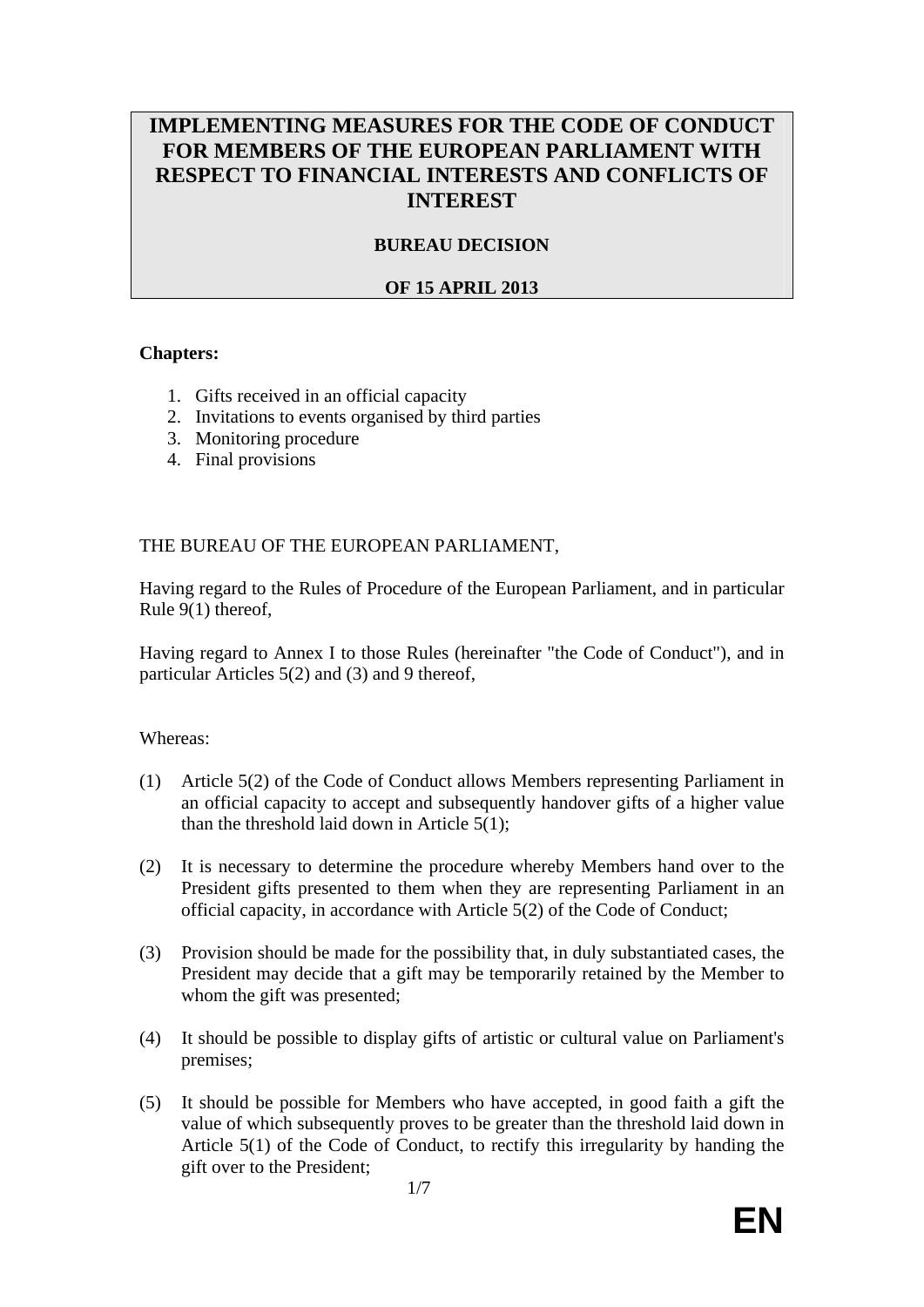- (6) It should be possible to apply these Measures also to Members exercising certain functions on behalf of political groups;
- (7) In the interests of transparency, a publicly accessible register of gifts should be kept;
- (8) The scope of Article 5(3) of the Code of Conduct, and the rules designed to ensure transparency, need to be determined for the cases of reimbursement of travel, accommodation and subsistence expenses of Members, or the direct payment of such expenses by third parties, when Members attend, pursuant to an invitation and in the performance of their duties, at any events organised by third parties;
- (9) One of the overall objectives of the Code of Conduct is to ensure that Members disclose their attendance at all events where there is a certain potential risk that they may be unduly influenced in the performance of their duties;
- (10) The risk of Members being unduly influenced in the performance of their duties can, in principle, be excluded where the third party paying the expenses represents a public or similar interest. A list of third parties representing a public or similar interest should be drawn up, based on the Agreement between the European Parliament and the European Commission on the establishment of a transparency register for organisations and self-employed persons engaged in EU policy-making and policy implementation<sup>1</sup>. That list should be correspondingly updated in the event of changes to the aforementioned Agreement;
- (11) In order to ensure transparency in accordance with Article 5(3) of the Code of Conduct, Members should make a declaration of their attendance at events organised by third parties within the time limits laid down in these Measures;
- (12) A monitoring procedure has to be established in accordance with Article 9 of the Code of Conduct,
- HAS ADOPTED THESE IMPLEMENTING MEASURES:

 1 OJ L 191, 22.7.2011, p. 29.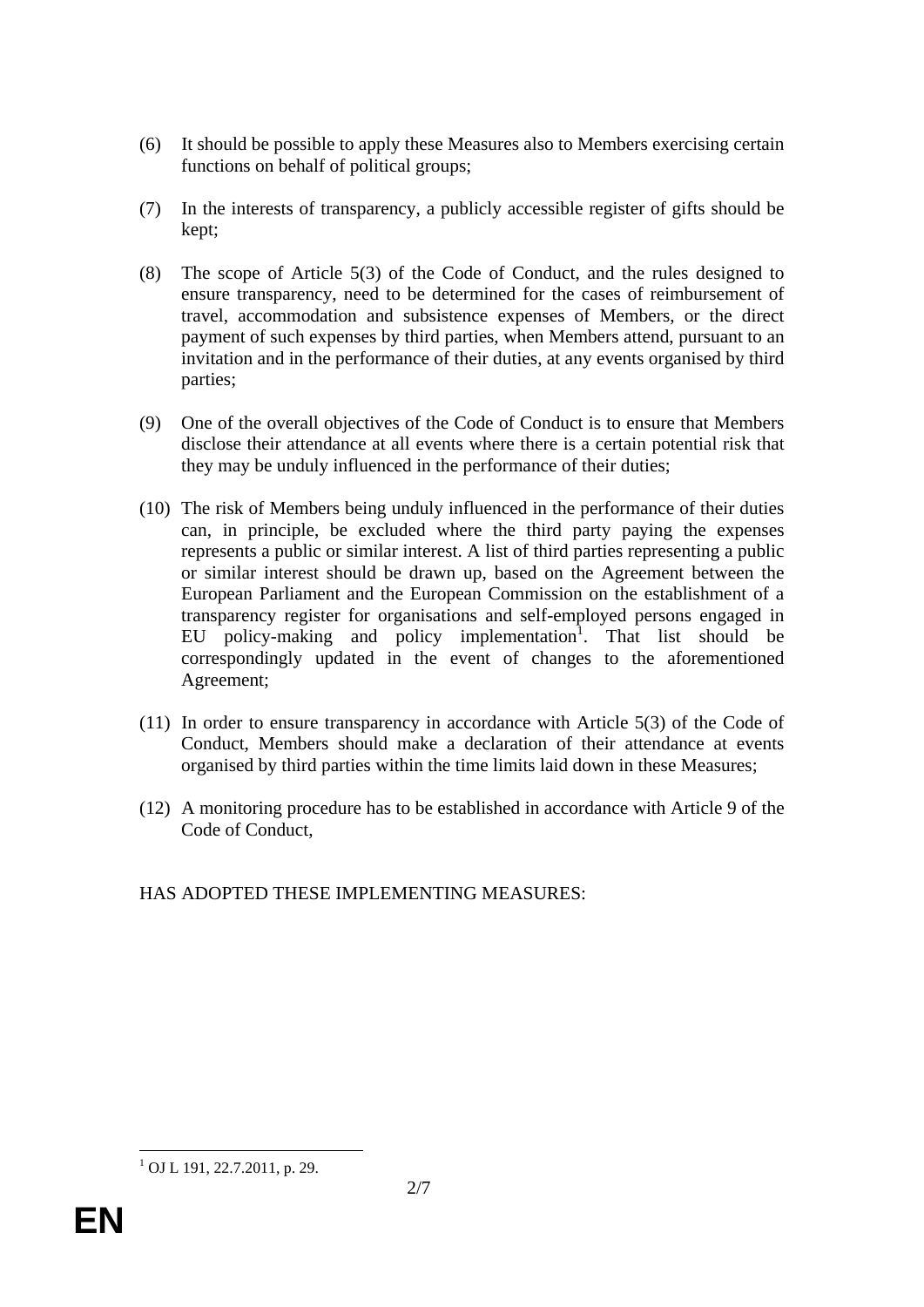## **Chapter 1**

## **GIFTS RECEIVED IN AN OFFICIAL CAPACITY**

## *Article 1*

### *Definitions and scope*

- 1. For the purposes of Article 5(2) of the Code of Conduct:
	- (a) a "gift" shall mean any distinct material object(s) consisting of one or more parts given to a Member at one occasion by one donor;
	- (b) a Member represents Parliament in an official capacity if he or she:
		- is acting in one of the functions referred to in Rule 19 of the Rules of Procedure; or
		- is representing Parliament, on behalf of the President pursuant to Rule 20(4) of the Rules of Procedure in international relations or on ceremonial occasions; or
		- is representing a committee or an interparliamentary delegation on an official mission authorised by the Conference of Presidents or the Bureau,
- 2. This Chapter shall also apply to a Member exercising a function, assimilated to the functions mentioned under point (b) of paragraph 1, in a political group which by published decision has committed to be bound by these Measures.

# *Article 2*

## *Notification, handover and retention of gifts by Members*

- 1. Any Member representing Parliament in an official capacity in accordance with Article 1 shall, by the last day of the next month following the date of receipt of any gift, notify the President of such receipt, in particular by specifying the name of the donor of the gift, the date of its receipt and the capacity in which he or she received it, and by providing a description of the gift and an indication of its value as estimated by the recipient. That information shall be provided using the form in Annex I.
- 2. On behalf of the President, the competent service shall inform the Member of the place where the gift is to be handed over in compliance with the Members' obligation under Article 5(2) of the Code of Conduct.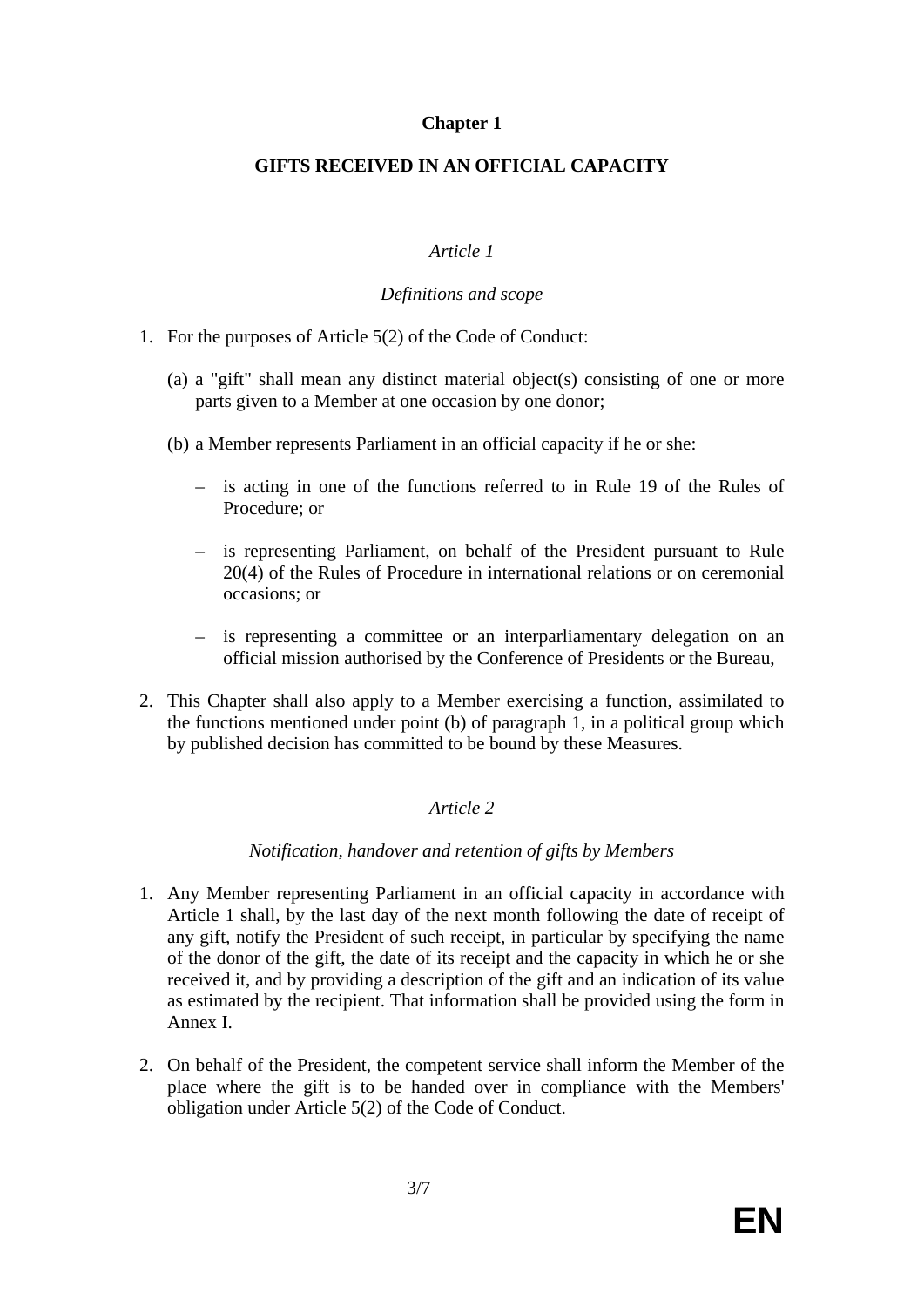- 3. By way of exception, the Member may permanently retain the gift provided that its value, as estimated by the Member, is below the threshold laid down in Article 5(1) of the Code of Conduct and the gift has no obvious immaterial value for Parliament. In such cases, the gift shall become the property of the Member. In cases of doubt, the Member may submit the gift for an estimation of its value by the competent service, which may if necessary have recourse to an independent expert.
- 4. If the value of the gift as estimated by the competent service exceeds the threshold laid down in Article 5(1) of the Code of Conduct, Article 3 of these Measures shall apply.

# *Article 3*

# *Storage and display of gifts*

- 1. The competent service shall administer the gifts.
- 2. Gifts shall be stored on Parliament's premises.
- 3. By way of exception to paragraph 2, gifts of artistic or cultural value may, pursuant to a decision by the President following a recommendation from the Quaestors issued after obtaining the opinion of the Artistic Committee, be displayed in a suitable location on Parliament's premises.
- 4. By way of exception to paragraph 2 and at the written request of the Member to whom the gift was presented, the President may in duly substantiated cases decide that the Member shall be permitted to display the gift in his or her office on Parliament's premises for as long as he or she continues to serve in the official capacity in which he or she received the gift.
- 5. The Quaestors may instruct the competent service on the use of any gifts which are the property of Parliament. Members shall be entitled to participate in public tender procedures organised for the sale of any such gifts.

## *Article 4*

# *Register of gifts*

- 1. The competent service shall keep a register of gifts which are the property of Parliament.
- 2. The register shall include the information to be provided pursuant to Article 2(1). It shall also include a photograph of the gift and, where relevant, indicate the location in which it is displayed pursuant to Article 3(3) and (4), and shall be updated to reflect any instructions given pursuant to Article 3(5).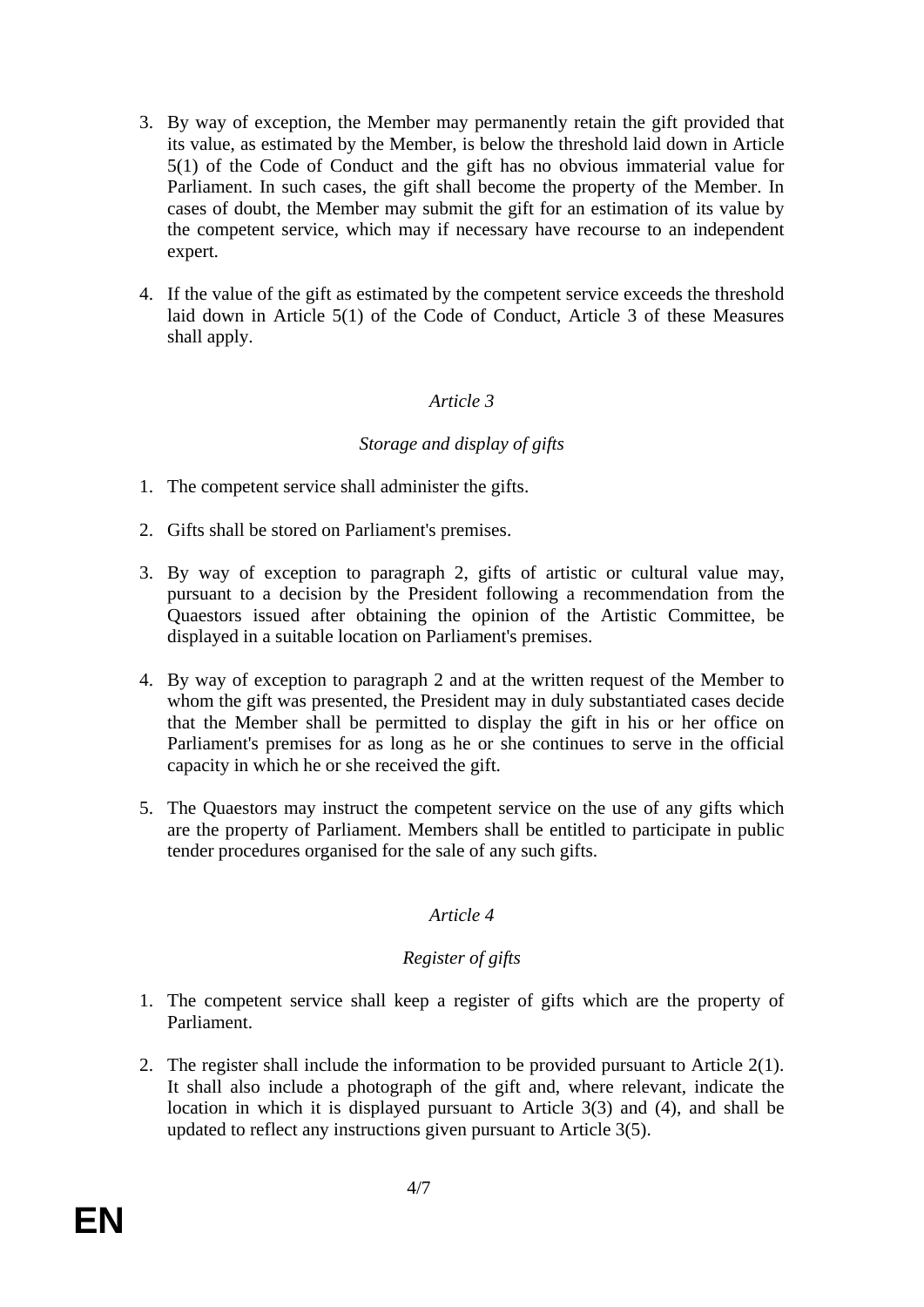3. The register shall be published on Parliament's website in an easily accessible manner.

## *Article 5*

#### *Rectification clause*

Whenever a Member who has accepted a gift in good faith becomes aware that its value exceeds the threshold laid down in Article 5(1) of the Code of Conduct, he or she shall at the earliest opportunity make a notification in accordance with Article 2(1) of these Measures, and shall deposit the gift with the competent service, if he or she is unable, for reasons of courtesy, to return the gift to the donor.

# **Chapter 2**

# **INVITATIONS TO EVENTS ORGANISED BY THIRD PARTIES**

## *Article 6*

### *Scope*

- 1. Members shall disclose their attendance at events organised by third parties where the reimbursement of their travel, accommodation, or subsistence expenses, or the direct payment of such expenses, is covered by a third party.
- 2. Members attending events organised by third parties shall be exempt from the obligation of disclosure if the third party paying or reimbursing the expenses belongs to one of the following categories:
	- institutions, bodies, offices and agencies of the European Union;
	- recognised international organisations (e.g. the United Nations and its bodies, the Council of Europe);
	- central, local, regional and municipal authorities of the Member States except where the authority acts as representative of a public undertaking as defined in Article 2(b) of Commission Directive 2006/111/EC of 16 November 2006 on the transparency of financial relations between Member States and public undertakings as well as on financial transparency within certain undertakings<sup>2</sup> (e.g. an enterprise active in the field of public services providing energy or transport);
	- political parties and foundations, including political parties and foundations at European level receiving financing under Regulation (EC) No 2004/2003 of the European Parliament and of the Council of 4 November 2003 on the regulations governing political parties at European level and the rules

 $\overline{a}$ <sup>2</sup> OJ L 318, 17.11.2006, p. 17.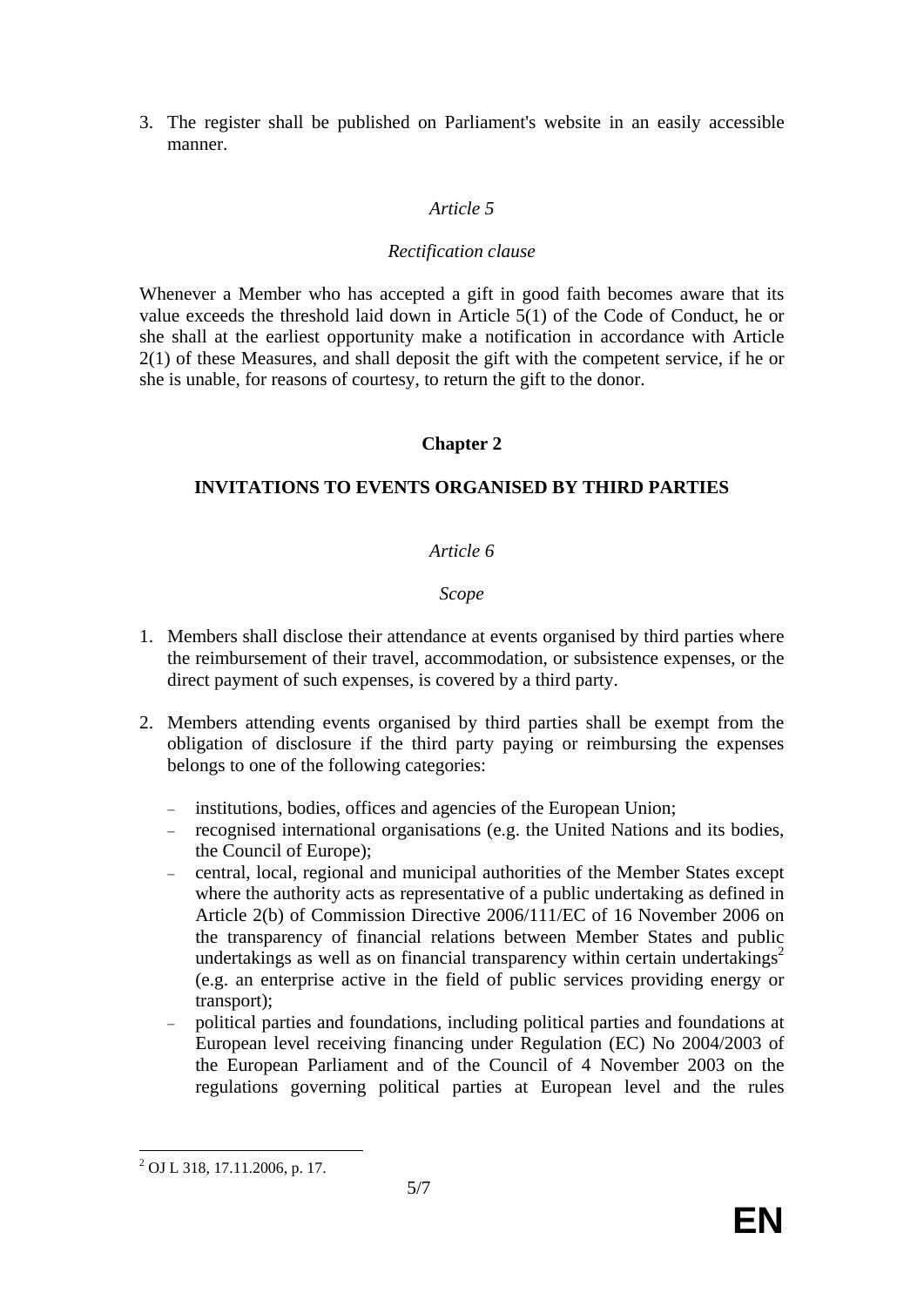regarding their funding<sup>3</sup>, with the exception of any organisations created or supported by them which are engaged in lobbying activities;

- social partners as participants in the social dialogue (trade unions, employers' associations, etc.) when performing the role assigned to them in the Treaties;
- churches and religious communities (in particular, their authorities), with the exception of the representative offices or legal entities, offices and networks created to represent them in their dealings with the Union institutions, and of their associations.
- 3. Where no travel, accommodation or subsistence expense has been paid or reimbursed, but only the cost of a meal, an entrance ticket or similar, the value of which is below the threshold laid down in Article 5(1) of the Code of Conduct, the obligation of disclosure shall not apply.
- 4. Where the Bureau or the Conference of Presidents has authorised a delegation, whose members' expenses are paid or reimbursed in full or in part by third parties, the obligation of disclosure shall not apply.

# *Article 7*

# *Declaration*

- 1. A declaration pursuant to Article 6(1) shall contain the following information:
	- (a) the name, function and address of the third party that paid or reimbursed the expenses of the Member;
	- (b) the type of expenses paid or reimbursed (travel, accommodation and/or subsistence expenses) and whether they have been paid or reimbursed in full or in part;
	- (c) the nature and venue of the event, and the dates and duration of the Member's attendance;
	- (d) the programme of the event.
- 2. Any Member wishing to add further information shall be entitled to do so.
- 3. The declaration shall be made using the form in Annex II.
- 4. The information provided pursuant to Article 6(1) and this Article shall be published on Parliament's website in an easily accessible manner.

# *Article 8*

# *Deadline*

 $\overline{a}$ 3 OJ L 297, 15.11.2003, p. 1.